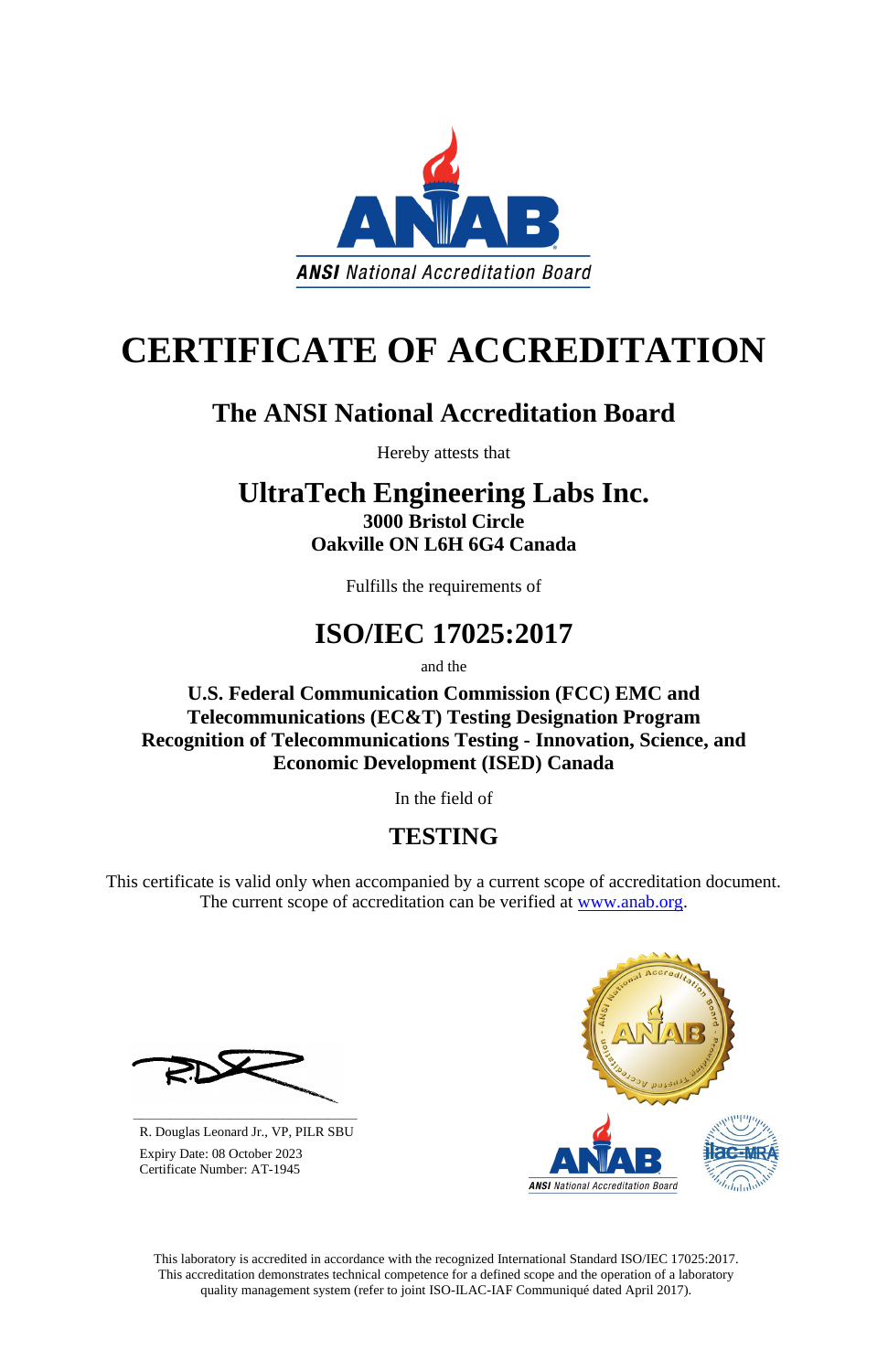

#### **SCOPE OF ACCREDITATION TO ISO/IEC 17025:2017**

**AND**

#### **U.S. FEDERAL COMMUNICATION COMMISSION (FCC) EMC AND TELECOMMUNICATIONS (EC&T) TESTING DESIGNATION PROGRAM <sup>2</sup>**

**AND**

#### **RECOGNITION OF TELECOMMUNICATIONS TESTING - INNOVATION, SCIENCE, AND ECONOMIC DEVELOPMENT (ISED) CANADA <sup>3</sup>**

#### **UltraTech Engineering Labs, Inc.**

3000 Bristol Circle Oakville, ONT L6H 6G4 Mr. Tri m. Luu 905-829-1570

#### **TESTING**

Valid to: October 8, 2023<br>
Certificate Number: **AT-1945** 

#### • **Testing performed in support of FCC approval procedures for Certification <sup>2</sup>**

| <b>Type of Device Examples</b>                                                                                                                                        | <b>Scope of Accreditation</b> | <b>Supporting FCC</b><br><b>Guidance</b> | <b>Comments / Maximum</b><br><b>Frequency Tested</b> |
|-----------------------------------------------------------------------------------------------------------------------------------------------------------------------|-------------------------------|------------------------------------------|------------------------------------------------------|
| Unintentional Radiators (FCC Part<br>15, Subpart B)                                                                                                                   | ANSI C63.4-2014               |                                          | 220 000 MHz                                          |
| Industrial, Scientific, and Medical<br>Equipment (FCC Part 18)<br>Consumer ISM equipment                                                                              | FCC MP-5, (February 1986)     |                                          | 220 000 MHz                                          |
| Intentional Radiators (FCC Part 15,<br>Subpart C)                                                                                                                     | ANSI C63.10-2013              |                                          | 220 000 MHz                                          |
| UPCS (FCC Part 15, Subpart D)<br><b>Unlicensed Personal</b><br><b>Communication Systems devices</b>                                                                   | ANSI C63.17-2013              |                                          | 220 000 MHz                                          |
| U-NII without DFS Intentional<br>Radiators (FCC Part 15, Subpart E)<br><b>Unlicensed National Information</b><br><b>Infrastructure Devices (U-NII</b><br>without DFS) | ANSI C63.10-2013              | KDB Publication 789033                   | 220 000 MHz                                          |
| <b>UWB</b> Intentional Radiators (FCC<br>Part 15, Subpart F)<br>Ultra-wideband Operation                                                                              | ANSI C63.10-2013              |                                          | 220 000 MHz                                          |

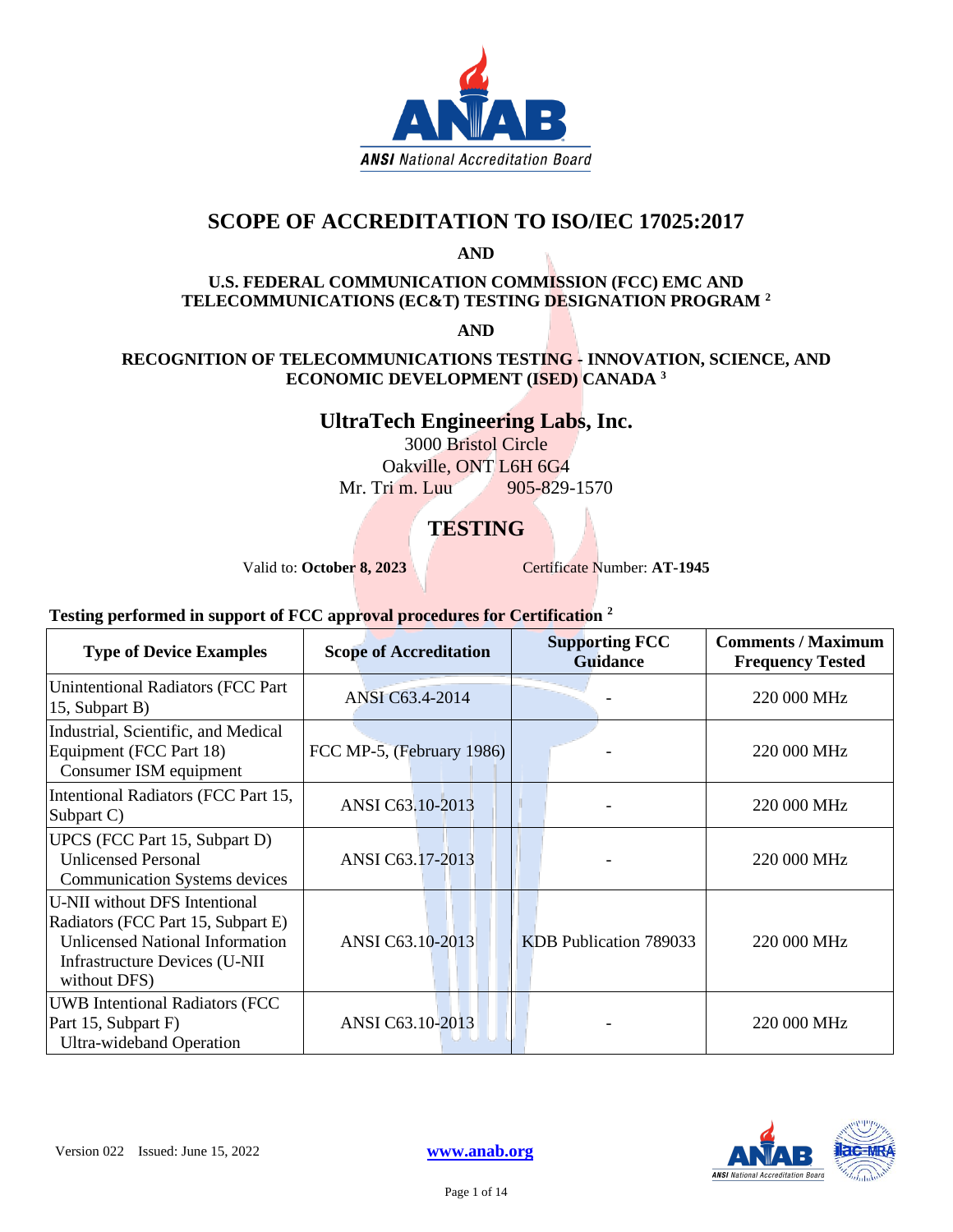

#### • **Testing performed in support of FCC approval procedures for Certification <sup>2</sup>**

| <b>Type of Device Examples</b>                                                                                                                                                                                       | <b>Scope of Accreditation</b>                                   | <b>Supporting FCC</b><br><b>Guidance</b>         | <b>Comments / Maximum</b><br><b>Frequency Tested</b> |
|----------------------------------------------------------------------------------------------------------------------------------------------------------------------------------------------------------------------|-----------------------------------------------------------------|--------------------------------------------------|------------------------------------------------------|
| <b>BPL Intentional Radiators (FCC</b><br>Part 15, Subpart G)<br><b>Access Broadband Over Power</b><br>Line (Access BPL)                                                                                              | ANSI C63.10-2013                                                |                                                  | 220 000 MHz                                          |
| White Space Device Intentional<br>Radiators (FCC Part 15, Subpart H)<br><b>White Space Devices</b>                                                                                                                   | ANSI C63.10-2013                                                |                                                  | 220 000 MHz                                          |
| <b>Commercial Mobile Services (FCC</b><br>Licensed Radio Service Equipment)<br>Part 22 (cellular)<br>Part 24<br>Part 25 (below 3 GHz)<br>Part 27                                                                     | ANSI/TIA-603-E or<br>TIA-102.CAAA-E-2016 or<br>ANSI C63.26-2015 | KDB Publication 971168                           | 220 000 MHz                                          |
| <b>General Mobile Radio Services</b><br>(FCC Licensed Radio Service<br>Equipment) [1]<br>Part 22 (non-cellular)<br>Part 90 (below 3 GHz)<br>Part 95 (below 3 GHz)<br>Part 97 (below 3 GHz)<br>Part 101 (below 3 GHz) | ANSI/TIA-603-E or<br>TIA-102.CAAA-E-2016 or<br>ANSI C63.26-2015 |                                                  | 220 000 MHz                                          |
| <b>Citizens Broadband Radio Services</b><br>(FCC Licensed Radio Service<br>Equipment)<br>Part 96                                                                                                                     | ANSI/TIA-603-E or<br>TIA-102.CAAA-E-2016 or<br>ANSI C63.26-2015 | KDB Publication 971168<br>KDB Publication 940660 | 220 000 MHz                                          |
| Maritime and Aviation Radio<br>Services (FCC Licensed Radio<br>Service Equipment)<br>Part 80<br>Part 87                                                                                                              | ANSI/TIA-603-E or<br>ANSI C63-26-2015                           |                                                  | 220 000 MHz                                          |
| Microwave and Millimeter Bands<br>Radio Services (FCC Licensed<br>Radio Service Equipment)<br>Part 25<br>Part 30<br>Part 74<br>Part 90 (above 3 GHz)<br>Part 95 (above 3 GHz)<br>Part 97 (above 3 GHz)<br>Part 101   | ANSI/TIA-603-E or<br>TIA-102.CAAA-E-2016 or<br>ANSI C63.26-2015 | KDB Publication 653005                           | 220 000 MHz                                          |

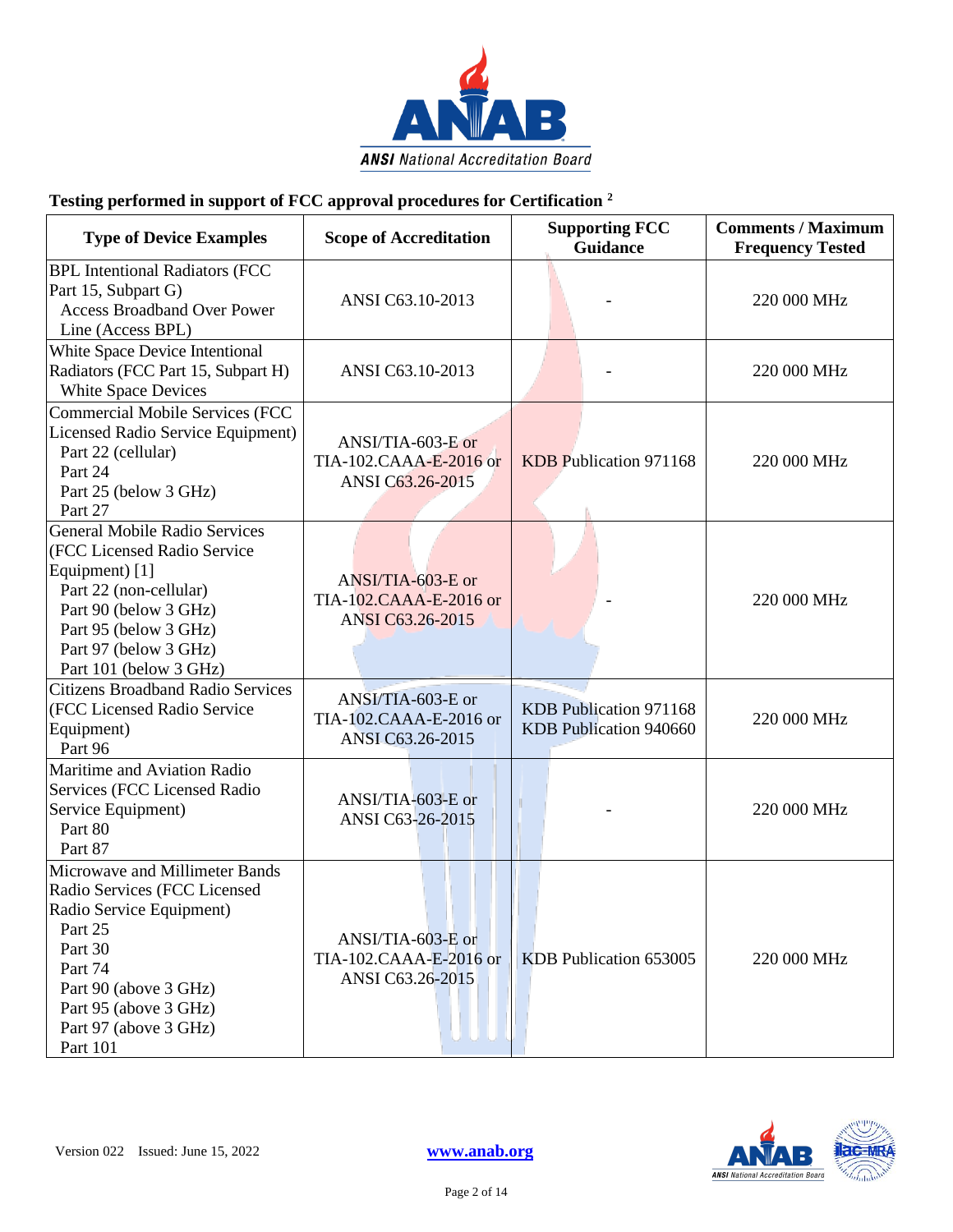

#### • **Testing performed in support of FCC approval procedures for Certification <sup>2</sup>**

| <b>Type of Device Examples</b>                                                                                                                                                  | <b>Scope of Accreditation</b>                                     | <b>Supporting FCC</b><br><b>Guidance</b>                 | <b>Comments / Maximum</b><br><b>Frequency Tested</b> |
|---------------------------------------------------------------------------------------------------------------------------------------------------------------------------------|-------------------------------------------------------------------|----------------------------------------------------------|------------------------------------------------------|
| <b>Broadcast Radio Services (FCC</b><br>Licensed Radio Service Equipment)<br>Part 73<br>Part 74 (below 3 GHz)                                                                   | $ANSI/TIA-603-E$ or<br>TIA-102.CAAA-E-2016 or<br>ANSI C63.26-2015 |                                                          | 220 000 MHz                                          |
| <b>RF</b> Exposure<br>Devices subject to SAR<br>requirements                                                                                                                    | IEEE Std 1528 <sup>TM</sup> -2013                                 | KDB Publication 865664<br><b>KDB</b> Publication 447498  | 220 000 MHz                                          |
| Hearing Aid Compatibility (Part 20)<br>HAC for Commercial mobile<br>services                                                                                                    | ANSI C63.19-2011                                                  |                                                          | 220 000 MHz                                          |
| Signal Boosters (Part 20)<br>Wideband Consumer signal<br><b>boosters</b><br>Provider-specific signal boosters<br>Industrial signal boosters<br>Signal Boosters (Section 90.219) | ANSI C63.26-2015                                                  | <b>KDB</b> Publication 935210<br>D03, D04, and D05 $[1]$ | 220 000 MHz                                          |

| <b>Test Method</b> | <b>Issue, Date,</b>     | <b>Test Specification(s)</b>               | <b>Comments</b>                |  |
|--------------------|-------------------------|--------------------------------------------|--------------------------------|--|
| (Standard)         | <b>Amendment</b>        |                                            |                                |  |
|                    | Issue 5, April 2018     |                                            |                                |  |
| <b>RSS-GEN</b>     | Amendment 1, March 2019 | General Requirements for Compliance of     |                                |  |
|                    | Amendment 2, February   | Radio Apparatus                            |                                |  |
|                    | 2021                    |                                            |                                |  |
| RSS-HAC            | Issue 1, March 2019     | Hearing Aid Compatibility and Volume       |                                |  |
|                    |                         | Control                                    |                                |  |
|                    | Issue 5, March 2015     | Radio Frequency (RF) Exposure compliance   | Nerve Stimulation (NS) -       |  |
| <b>RSS-102</b>     | Amendment 1, February   | of Radiocommunications Apparatus (All      | Measurement                    |  |
|                    | 2021                    | <b>Frequency Bands)</b>                    |                                |  |
|                    | Issue 5, March 2015     | Radio Frequency (RF) Exposure compliance   | RF Exposure (RF Exp) -         |  |
| <b>RSS-102</b>     | Amendment 1, February   | of Radiocommunications Apparatus (All      | Measurement                    |  |
|                    | 2021                    | <b>Frequency Bands)</b>                    |                                |  |
|                    | Issue 5, March 2015     | Radio Frequency (RF) Exposure compliance   | Specific Absorption Rate       |  |
| <b>RSS-102</b>     | Amendment 1, February   | of Radiocommunications Apparatus (All      | (SAR)                          |  |
|                    | 2021                    | <b>Frequency Bands)</b>                    | - Measurement                  |  |
|                    | Issue 5, March 2015     | Radio Frequency (RF) Exposure compliance   | <b>Localized Power Density</b> |  |
| <b>RSS-102</b>     | Amendment 1, February   | of Radiocommunications Apparatus (All      | (LPD) - Measurement            |  |
|                    | 2021                    | <b>Frequency Bands)</b>                    |                                |  |
| <b>RSS-111</b>     | Issue 5, September 2014 | <b>Broadband Public Safety Equipment</b>   |                                |  |
|                    |                         | Operating in the Band (4 940 to 4 990) MHz |                                |  |

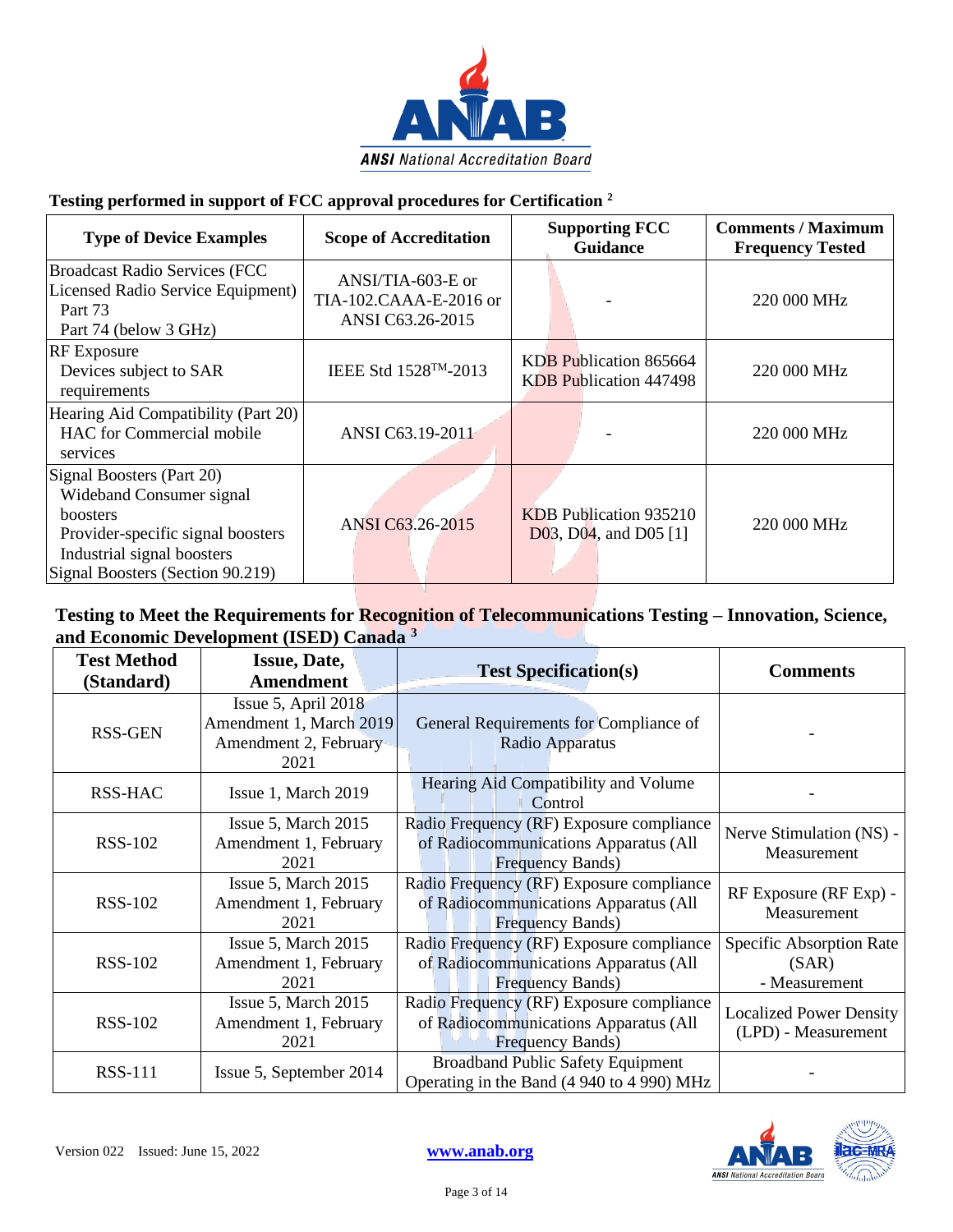

| <b>Test Method</b><br>(Standard) | Issue, Date,<br><b>Amendment</b>                      | <b>Test Specification(s)</b>                                                                                                       | <b>Comments</b> |
|----------------------------------|-------------------------------------------------------|------------------------------------------------------------------------------------------------------------------------------------|-----------------|
| <b>RSS-112</b>                   | Issue 1, February 2008                                | Land Mobile and Fixed Equipment Operating<br>in the Band $(1\ 670)$ to 1675) MHz                                                   |                 |
| <b>RSS-117</b>                   | Issue 3, January 2016<br>Amendment, June 2021         | Land and Coast Station Transmitters<br>Operating in the Band (200 to 535) kHz                                                      |                 |
| <b>RSS-119</b>                   | Issue 12, May 2015                                    | Land Mobile and Fixed Equipment Operating<br>in the Frequency Range (27.41 to 960) MHz                                             |                 |
| <b>RSS-123</b>                   | Issue 4, August 2019                                  | <b>Licensed Wireless Microphones</b>                                                                                               |                 |
| <b>RSS-125</b>                   | Issue 3, June 2020                                    | Land Mobile and Fixed Equipment Operating<br>in the Frequency Range (1.705 to 30) MHz                                              |                 |
| <b>RSS-127</b>                   | Issue 1, August 2009                                  | Air-Ground Equipment Operating in the<br>Bands (849 to 851) MHz and (894 tot 896)<br><b>MHz</b>                                    |                 |
| <b>RSS-130</b>                   | Issue 2, February 2019                                | <b>Equipment Operating in the Frequency Bands</b><br>(617 to 652) MHz, (663 to 698) MHz, (698 to<br>756) MHz, and (777 to 787) MHz |                 |
| <b>RSS-131</b>                   | Issue 3, May 2017                                     | <b>Zone Enhancers</b>                                                                                                              |                 |
| <b>RSS-132</b>                   | Issue 3, January 2013                                 | Cellular Telephone Systems Operating in the<br>Bands (824 to 849) MHz and (869 to 894)<br><b>MHz</b>                               |                 |
| <b>RSS-133</b>                   | Issue 6, January 2018<br>Amendment 1, January<br>2018 | 2 GHz Personal Communications                                                                                                      |                 |
| <b>RSS-134</b>                   | Issue 2, February 2016                                | 900 MHz Narrowband Personal<br><b>Communication Service</b>                                                                        |                 |
| <b>RSS-135</b>                   | Issue 2, June 2009                                    | <b>Digital Scanner Receivers</b>                                                                                                   |                 |
| <b>RSS-137</b>                   | Issue 2, February 2009                                | Location and Monitoring Service in the Band<br>(902 to 928) MHz                                                                    |                 |
| <b>RSS-139</b>                   | Issue $3$ , July 2015                                 | <b>Advanced Wireless Services (AWS)</b><br>Equipment Operating in the Bands (1710 to 1<br>780) MHZ and<br>(2 110 to 2 180) MHz     |                 |
| <b>RSS-140</b>                   | Issue 1, April 2018                                   | Equipment Operating in the Public Safety<br>Broadband Frequency Bands (758 to 768)<br>MHz and (788 to 798) MHz                     |                 |
| <b>RSS-141</b>                   | Issue 2, June 2010                                    | <b>Aeronautical Radiocommunication</b><br>Equipment in the Frequency Band (117.975)<br>to 137) MHz                                 |                 |
| <b>RSS-142</b>                   | Issue 5, April 2013                                   | Narrowband Multipoint Communication<br>Systems in the Bands (1 429.5 to 1 432) MHz                                                 |                 |

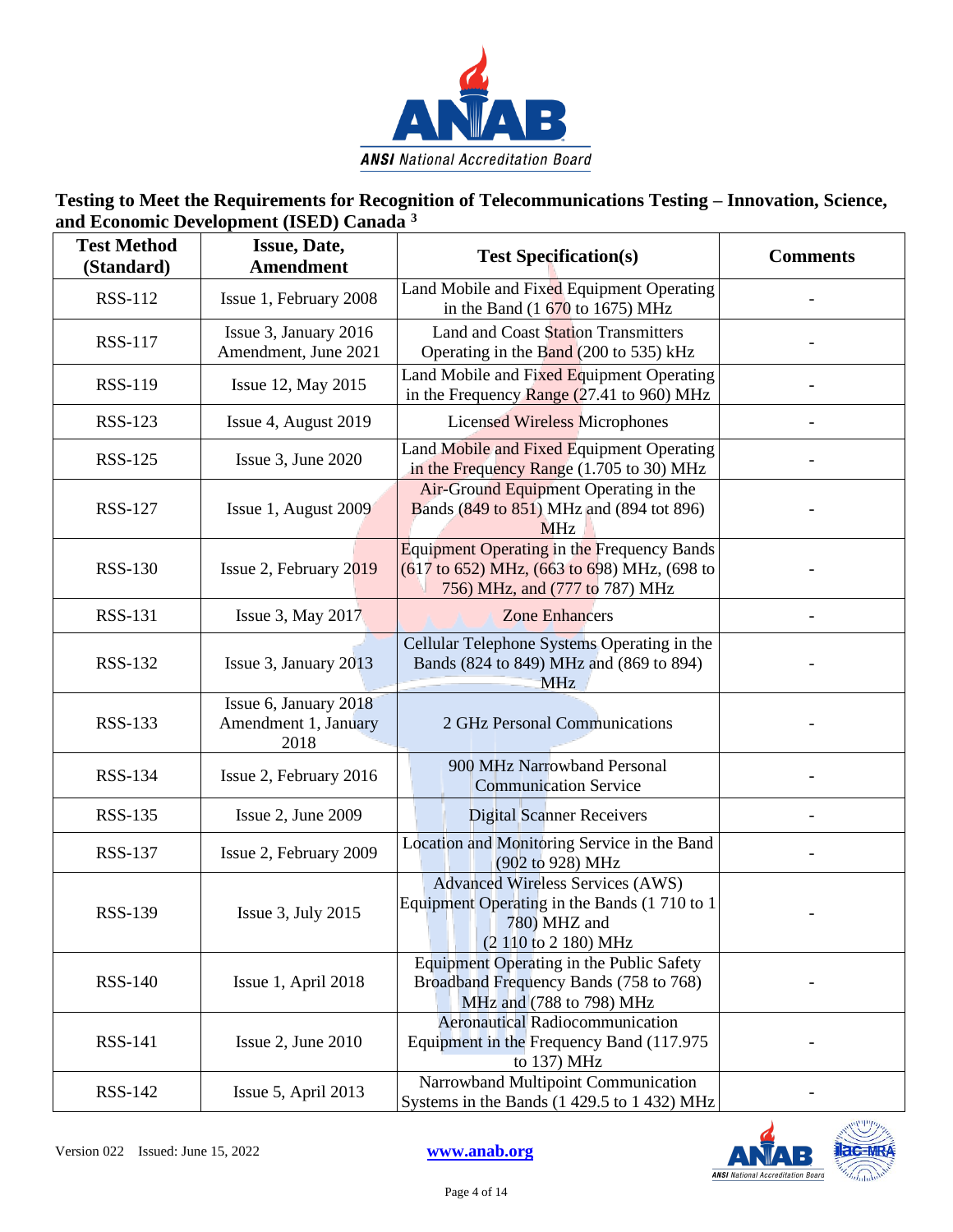

| <b>Test Method</b><br>(Standard) | Issue, Date,<br><b>Amendment</b>                     | <b>Test Specification(s)</b>                                                                                                                                                                                                                                                                                              | <b>Comments</b> |
|----------------------------------|------------------------------------------------------|---------------------------------------------------------------------------------------------------------------------------------------------------------------------------------------------------------------------------------------------------------------------------------------------------------------------------|-----------------|
| <b>RSS-170</b>                   | Issue $3$ , July 2015<br>Amendment, November<br>2020 | Mobile Earth Stations (MESs) and Ancillary<br>Terrestrial Component (ATC) Equipment<br>Operating in the Mobile-Satellite Service<br>Bands (2 483.5 to 2 500) MHz                                                                                                                                                          |                 |
| <b>RSS-181</b>                   | Issue 2, August 2019<br>Amendment, February<br>2020  | Coast and Ship Station Equipment Operating<br>in the Maritime Service in the Frequency<br>Range<br>$(1605 \text{ to } 28000) \text{ kHz}$                                                                                                                                                                                 |                 |
| <b>RSS-182</b>                   | Issue 6, June 2021                                   | Maritime Radio Transmitters and Receivers<br>in the Band $(156 \text{ to } 162.5) \text{ MHz}$                                                                                                                                                                                                                            |                 |
| <b>RSS-191</b>                   | Issue $3$ , April 2008                               | <b>Local Multipoint Communication Systems in</b><br>the Band $(25.35$ to 28.35) GHz; Point-to-<br>Point and Point-to-Multipoint Broadband<br>Communication Systems in the Bands (24.25)<br>to 24.45) GHz and (25.05 to 25.25) GHz; and<br>Point-to-Multipoint Broadband<br>Communications in the Band (38.6 to 40)<br>GHz |                 |
| <b>RSS-192</b>                   | <b>Issue 4, May 2020</b>                             | Flexible Use Broadband Equipment<br>Operating in the Band (3 450 to 3 650) MHz                                                                                                                                                                                                                                            |                 |
| <b>RSS-194</b>                   | Issue 1, October 2007                                | <b>Fixed Wireless Access Equipment Operating</b><br>in the Band (953 to 960) MHz                                                                                                                                                                                                                                          |                 |
| <b>RSS-195</b>                   | Issue 2, April 2014                                  | <b>Wireless Communication Service (WCS)</b><br>Equipment Operating in the Bands (2 305 to 2<br>320) MHz and<br>(2 345 to 2 360) MHz                                                                                                                                                                                       |                 |
| <b>RSS-196</b>                   | Issue 2, February 2019                               | Point-to-Multipoint Broadband Equipment<br>Operating in the Bands (512 to 608) MHz and<br>(614 to 698) MHz for Rural Remote<br><b>Broadband Systems (RRBS)</b><br>(TV Channels 21 to 51)                                                                                                                                  |                 |
| <b>RSS-197</b>                   | Issue 1, February 2010                               | <b>Wireless Broadband Access Equipment</b><br>Operating in the Band (3 650 to 3 700) MHz                                                                                                                                                                                                                                  |                 |
| <b>RSS-199</b>                   | Issue 3, December 2016                               | Broadband Radio Service (BRS) Equipment<br>Operating in the Band (2 500 to 2 690) MHz                                                                                                                                                                                                                                     |                 |
| <b>RSS-210</b>                   | Issue 10, December 2019<br>Amendment, April 2020     | License-Exempt Radio Apparatus: Category I<br>Equipment                                                                                                                                                                                                                                                                   |                 |
| <b>RSS-211</b>                   | Issue 1, March 2015                                  | Level Probing Radar Equipment                                                                                                                                                                                                                                                                                             |                 |
| <b>RSS-213</b>                   | Issue 3, March 2015                                  | 2 GHz License-exempt Personal<br>Communications Service Devices (LE-PCS)                                                                                                                                                                                                                                                  |                 |

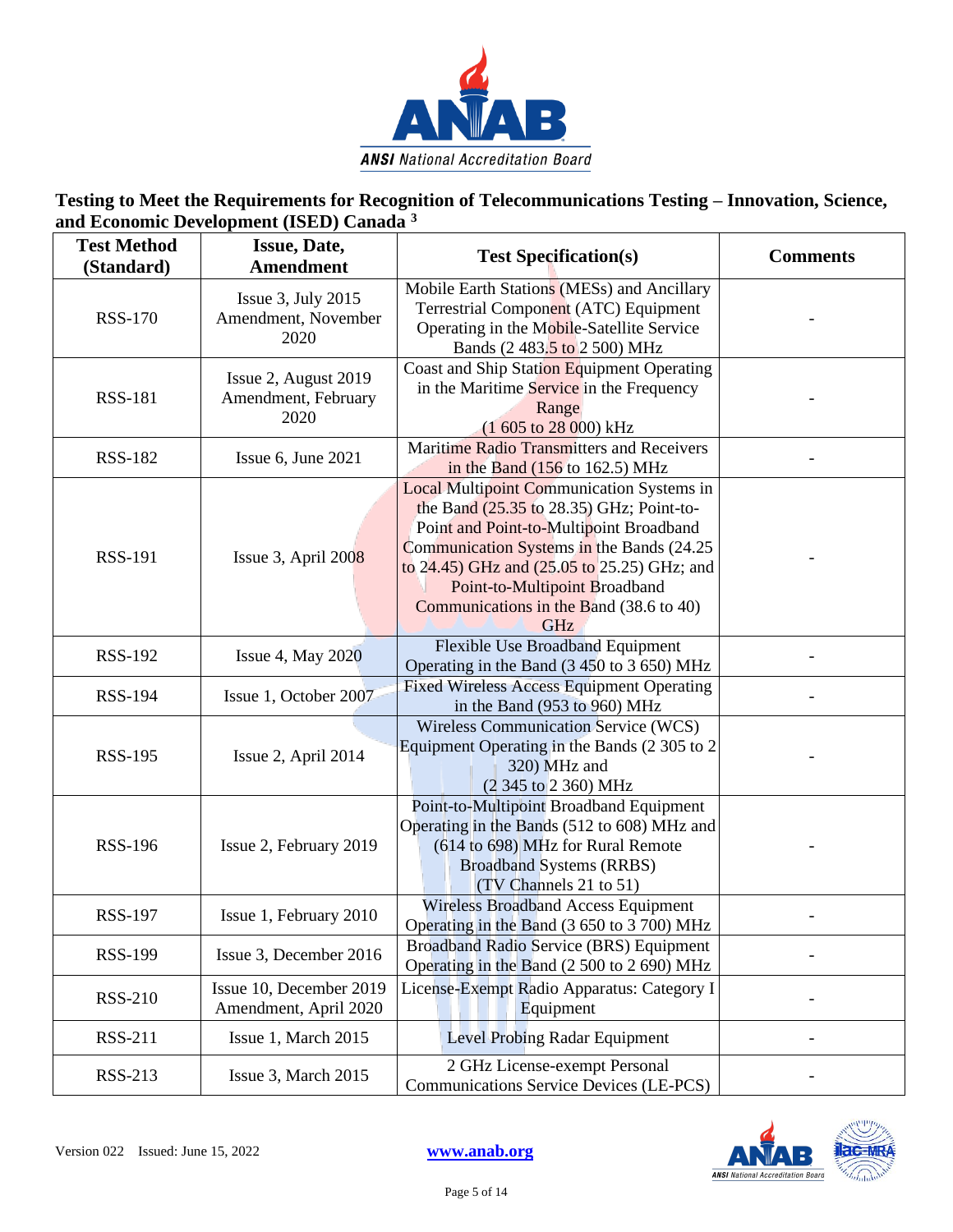

| <b>Test Method</b><br>(Standard) | Issue, Date,<br><b>Amendment</b>                        | <b>Test Specification(s)</b>                                                                                                                                                                      | <b>Comments</b>    |
|----------------------------------|---------------------------------------------------------|---------------------------------------------------------------------------------------------------------------------------------------------------------------------------------------------------|--------------------|
| <b>RSS-215</b>                   | Issue 2, June 2009                                      | <b>Analogue Scanner Receivers</b>                                                                                                                                                                 |                    |
| <b>RSS-216</b>                   | Issue 2, January 2016<br>Amendment 1, September<br>2020 | <b>Wireless Power Transfer Devices</b>                                                                                                                                                            |                    |
| <b>RSS-220</b>                   | Issue 1, March 2009<br>Amendment 1, July 2018           | Devices Using Ultra-Wideband (UWB)<br>Technology                                                                                                                                                  |                    |
| <b>RSS-222</b>                   | Issue 3, October 2021                                   | <b>White Space Devices (WSDs)</b>                                                                                                                                                                 |                    |
| <b>RSS-236</b>                   | Issue 1, September 2012                                 | <b>General Radio Service Equipment Operating</b><br>in the Band (26.960 to 27.410) MHz (Citizens<br>Band)                                                                                         |                    |
| <b>RSS-238</b>                   | Issue 1, July $2013$                                    | Shipborne Radar in the (2 900 to 3 100) MHz<br>and<br>(9 225 to 9 500) MHz Bands                                                                                                                  |                    |
| <b>RSS-243</b>                   | Issue 3, February 2010                                  | Medical Devices Operating in the (401 to<br>406) MHz Frequency Band                                                                                                                               |                    |
| <b>RSS-244</b>                   | Issue 1, June 2013                                      | Medical Devices Operating in the Band (413<br>to 457) MHz                                                                                                                                         |                    |
| <b>RSS-246</b>                   | Issue 1, March 2019                                     | Ultra-Low Power (ULP) Wireless Medical<br>Capsule Endoscopy Devices Operating in the<br>(430 to 440) MHz Band                                                                                     |                    |
| <b>RSS-247</b>                   | Issue 2, February 2017                                  | Digital Transmission Systems (DTS),<br>Frequency Hopping Systems (FHSs) and<br>License-Exempt Local Area Networks (LE-<br>LAN) Devices                                                            | <b>Without DFS</b> |
| <b>RSS-248</b>                   | Issue 1, November 2021                                  | Radio Local Area Network (RLAN) Devices<br>Operating in the (5 925 to 7 125) MHz Band                                                                                                             |                    |
| <b>RSS-251</b>                   | Issue 2, July 2018                                      | Vehicular Radar and Airport Fixed or Mobile<br>Radar in the (76 to 81) GHz Frequency Band                                                                                                         |                    |
| <b>RSS-252</b>                   | Issue 1, September 2017                                 | Intelligent Transportation Systems -<br><b>Dedicated Short Range Communications</b><br>(DSRC) - On Board Unit (OBU)                                                                               |                    |
| <b>RSS-287</b>                   | Issue 2, March 2014<br>Amendment, June 2021             | <b>Emergency Position Indicating Radio</b><br>Beacons (EPIRB), Emergency Locator<br>Transmitters (ELT), Personal Locator<br>Beacons (PLB), and Maritime Survivor<br><b>Locator Beacons (MSLD)</b> |                    |
| <b>RSS-288</b>                   | Issue 1, January 2012                                   | Global Maritime Distress and Safety System<br>(GMDSS)                                                                                                                                             |                    |

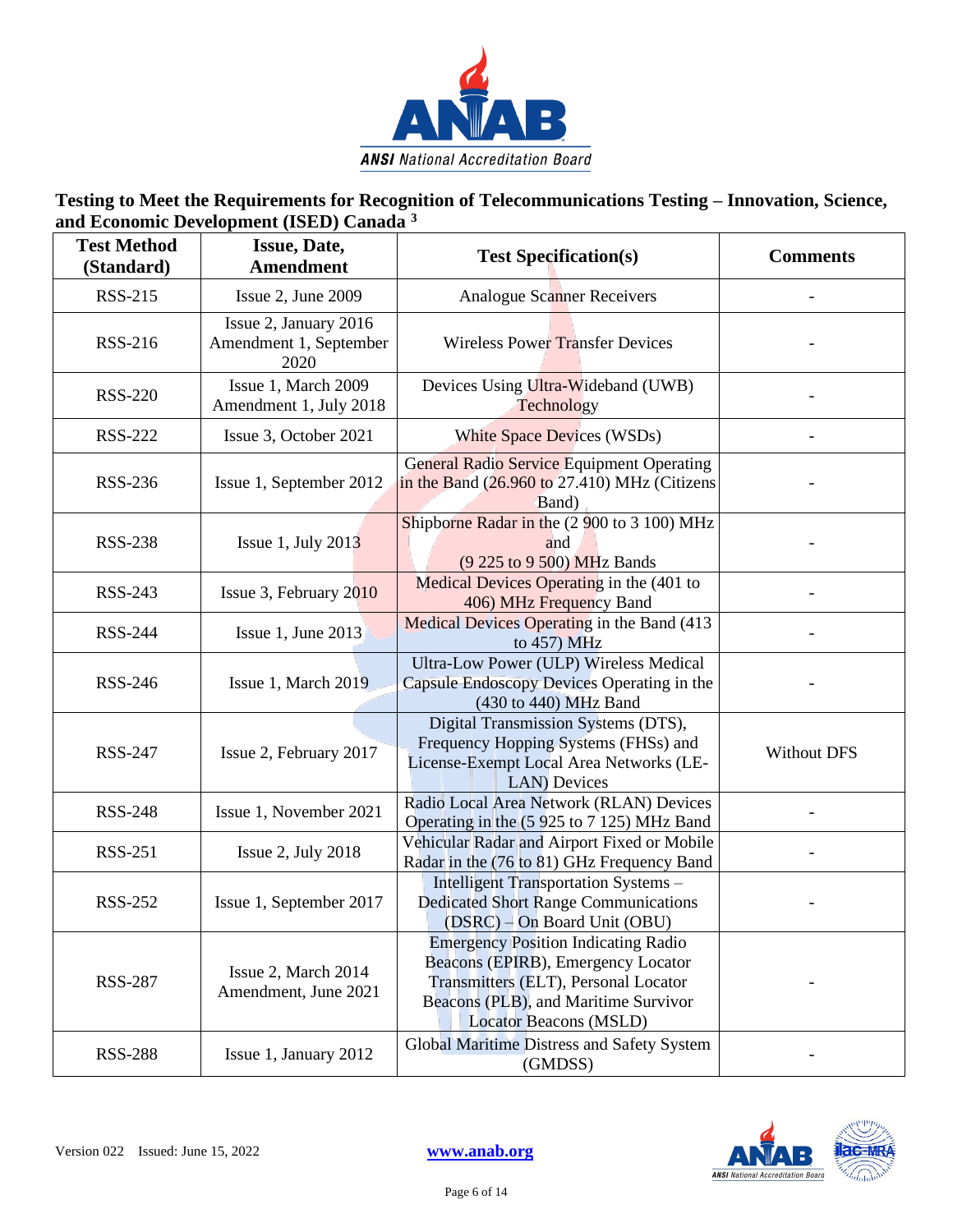

| <b>Test Method</b><br>(Standard) | <b>Issue, Date,</b><br><b>Amendment</b> | <b>Test Specification(s)</b>                                                                                                                              | <b>Comments</b> |
|----------------------------------|-----------------------------------------|-----------------------------------------------------------------------------------------------------------------------------------------------------------|-----------------|
| RSS-310                          | Issue 5, January 2020                   | License-Exempt Radio Apparatus: Category<br>II Equipment                                                                                                  |                 |
| <b>SPR-002</b>                   | Issue 1, September 2016                 | Supplementary Procedure for Assessing<br>compliance with RSS-102 Nerve Stimulation<br><b>Exposure Limits</b>                                              |                 |
| <b>SPR-003</b>                   | Issue 1, March 2021                     | Supplementary Procedure for Assessing<br>Radio Frequency Exposure Compliance of<br>Portable Devices Operating in the 60 GHz<br>Frequency Band (57-71 GHz) |                 |

| <b>Test Method</b>                         | <b>Test Specification(s)</b>                                                                                                                                                                                                                                                                                                                                                                                                                                                                                                                                                                                                                                                                                                                                              | Range           | <b>Comments</b> |
|--------------------------------------------|---------------------------------------------------------------------------------------------------------------------------------------------------------------------------------------------------------------------------------------------------------------------------------------------------------------------------------------------------------------------------------------------------------------------------------------------------------------------------------------------------------------------------------------------------------------------------------------------------------------------------------------------------------------------------------------------------------------------------------------------------------------------------|-----------------|-----------------|
| Conducted and<br><b>Radiated Emissions</b> | FCC 47 CFR Parts 11, 15, 18; ANSI C63.4(2014),<br>ANSI C63.10(2013), ANSI C63.17(2013);<br>FCC OST/MP-5(February 1986);<br>ICES 001, 003, 004, 005, 006; CISPR 32; EN 55032;<br>AS/NZS CISPR 32:2015; CAN/CSA-CEI/IEC CISPR 32;<br>CNS 13438:2010 (up to 6 GHz); CNS 15936:2016 (up to 6 GHz);<br>VCCI V-3 and VCCI-CISPR 32: 2016 (up to 6 GHz);<br>CISPR 11; EN 55011, AS/NZS CISPR 11; SANS 211;<br>SANS 222; SANS 215; CISPR 22. EN 55022 CISPR 32,<br>EN55032; EN 50121-3-2, EN 50121-4; EN 50366; EN 55103-1;<br>CISPR 15, EN 55015, KS C 9815:2019,<br>Technical Requirements for Electromagnetic Compatibility<br>(RRA Public Notification 2021-3),<br>Test Methods for Electromagnetic Compatibility<br>(RRA Announce 2021-10),<br>KS C 9811:2019, KS C9832:2019 | 40 Hz to 40 GHz |                 |
| Harmonic<br>Emissions                      | IEC 61000-3-2, EN 61000-3-2,<br>AS/NZS 61000-3-2                                                                                                                                                                                                                                                                                                                                                                                                                                                                                                                                                                                                                                                                                                                          |                 |                 |
| Flicker                                    | IEC 61000-3-3, EN 61000-3-3,<br>AS/NZS 61000-3-3                                                                                                                                                                                                                                                                                                                                                                                                                                                                                                                                                                                                                                                                                                                          |                 |                 |
| Product Specific<br>Emissions              | IEC 61000-6-3; EN 61000-6-3; KS C 9610-6-3:2017;<br>SANS 61000-6-3, IEC 61000-6-4; EN 61000-6-4;<br>KS C 9610-6-4:2017; SANS 61000-6-4<br>AS/NZS 61000.6.4; CISPR 12, EN 55012;<br>SANS 212; AS/NZS CISPR 14-1, KS C 9814-1:2020,<br>EN 60255-26; CISPR 13, EN 55013; SANS 213                                                                                                                                                                                                                                                                                                                                                                                                                                                                                            |                 |                 |

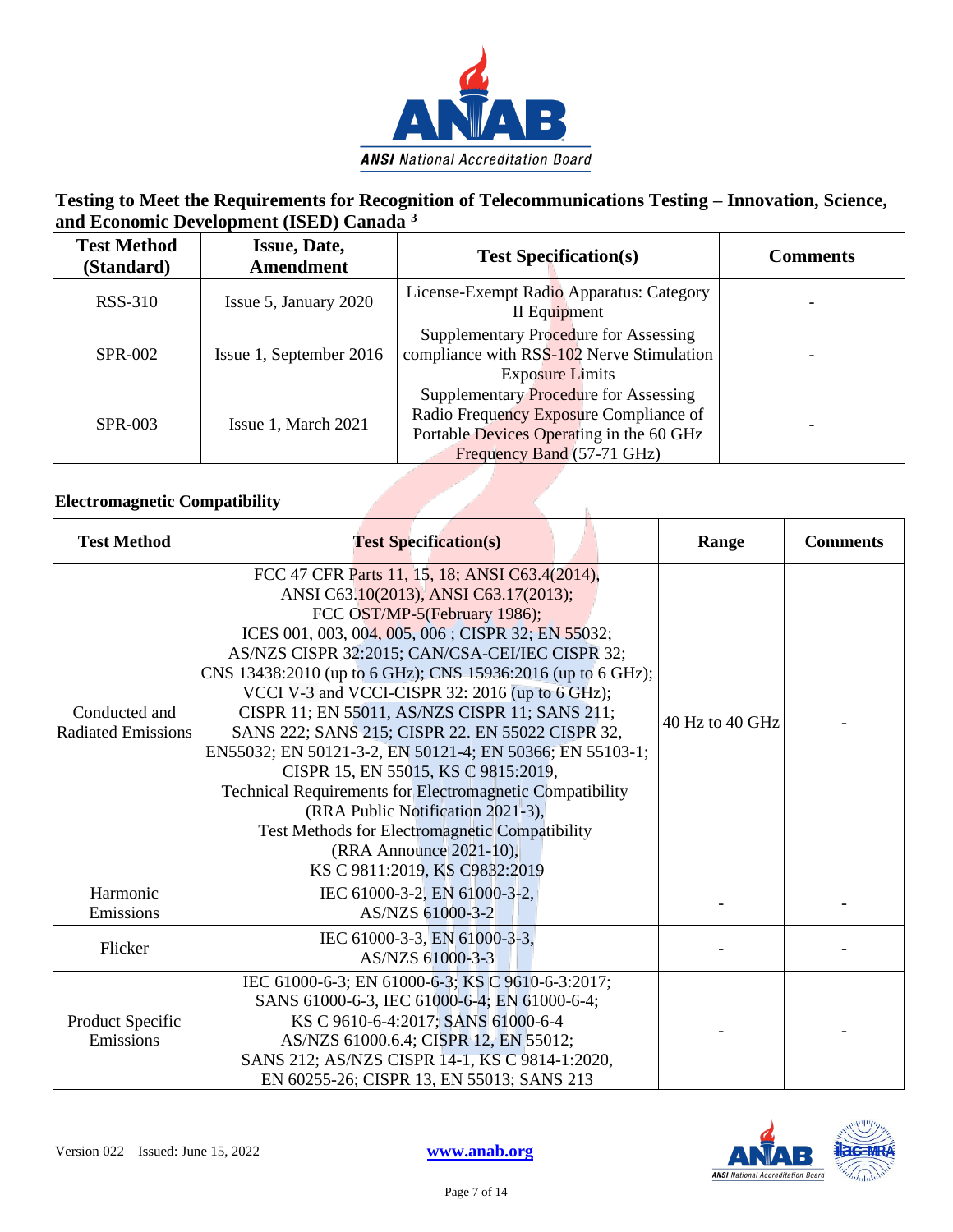

| <b>Test Method</b>                                                                  | <b>Test Specification(s)</b>                                                                  | Range                  | <b>Comments</b>                       |
|-------------------------------------------------------------------------------------|-----------------------------------------------------------------------------------------------|------------------------|---------------------------------------|
| Product Specific                                                                    | CISPR 14-1; EN 55014-1                                                                        |                        | excluding<br>measurement of<br>clicks |
| Emissions                                                                           | <b>CISPR 25; SANS 225</b>                                                                     |                        | sections $6.2, 6.3$<br>and 6.4 only   |
| <b>ESD</b> Immunity                                                                 | IEC 61000-4-2, EN 61000-4-2,<br>KS C 9610-4-2:2017<br>SANS 61000-4-2, DO-160D/E/F: Section 25 |                        |                                       |
| Radiated Immunity                                                                   | IEC 61000-4-3, EN 61000-4-3,<br>KS C 9610-4-3:2017; SANS 61000-4-3                            | Up to 6 GHz,<br>20 V/m |                                       |
| <b>EFT</b>                                                                          | IEC 61000-4-4; EN 61000-4-4;<br>KS C 9610-4-4:2020; SANS 61000-4-4                            |                        |                                       |
| Surge                                                                               | IEC 61000-4-5; EN 61000-4-5;<br>KS C 9610-4-5:2020; SANS 61000-4-5                            |                        |                                       |
| Conducted<br>Immunity                                                               | IEC 61000-4-6, EN 61000-4-6,<br>KS C 9610-4-6:2020; SANS 61000-4-6                            |                        |                                       |
| Low Frequency<br><b>Magnetic Immunity</b>                                           | IEC 61000-4-8, EN 61000-4-8,<br>KS C 9610-4-8:2017, SANS 61000-4-8                            |                        |                                       |
| Pulse Magnetic<br>Immunity                                                          | IEC 61000-4-9, EN 61000-4-9                                                                   |                        |                                       |
| Damped Oscillatory<br><b>Magnetic Immunity</b>                                      | IEC 61000-4-10, EN 61000-4-10                                                                 |                        |                                       |
| Power Dips and<br>Interrupts                                                        | IEC 61000-4-11, EN 61000-4-11,<br>KS C 9610-4-11:2020; SANS 61000-4-11                        |                        |                                       |
| Power Dips and<br>Interrupts and<br>voltage variations<br>on dc input power<br>port | IEC 61000-4-29, EN 61000-4-29                                                                 |                        |                                       |
| <b>Ring Wave</b><br>Immunity                                                        | IEC 61000-4-12, EN 61000-4-12,<br>ANSI/IEEE C37.90, ANSI/IEEE C62.41                          |                        |                                       |
| Harmonics and<br>Inter-harmonics                                                    | IEC 61000-4-13, EN 61000-4-13                                                                 |                        |                                       |
| Immunity,<br>Common Mode<br>Disturbances                                            | IEC 61000-4-16, EN 61000-4-16                                                                 |                        |                                       |
| Damped Oscillatory<br>Waveform<br>Immunity                                          | IEC 61000-4-18, EN 61000-4-18                                                                 |                        |                                       |

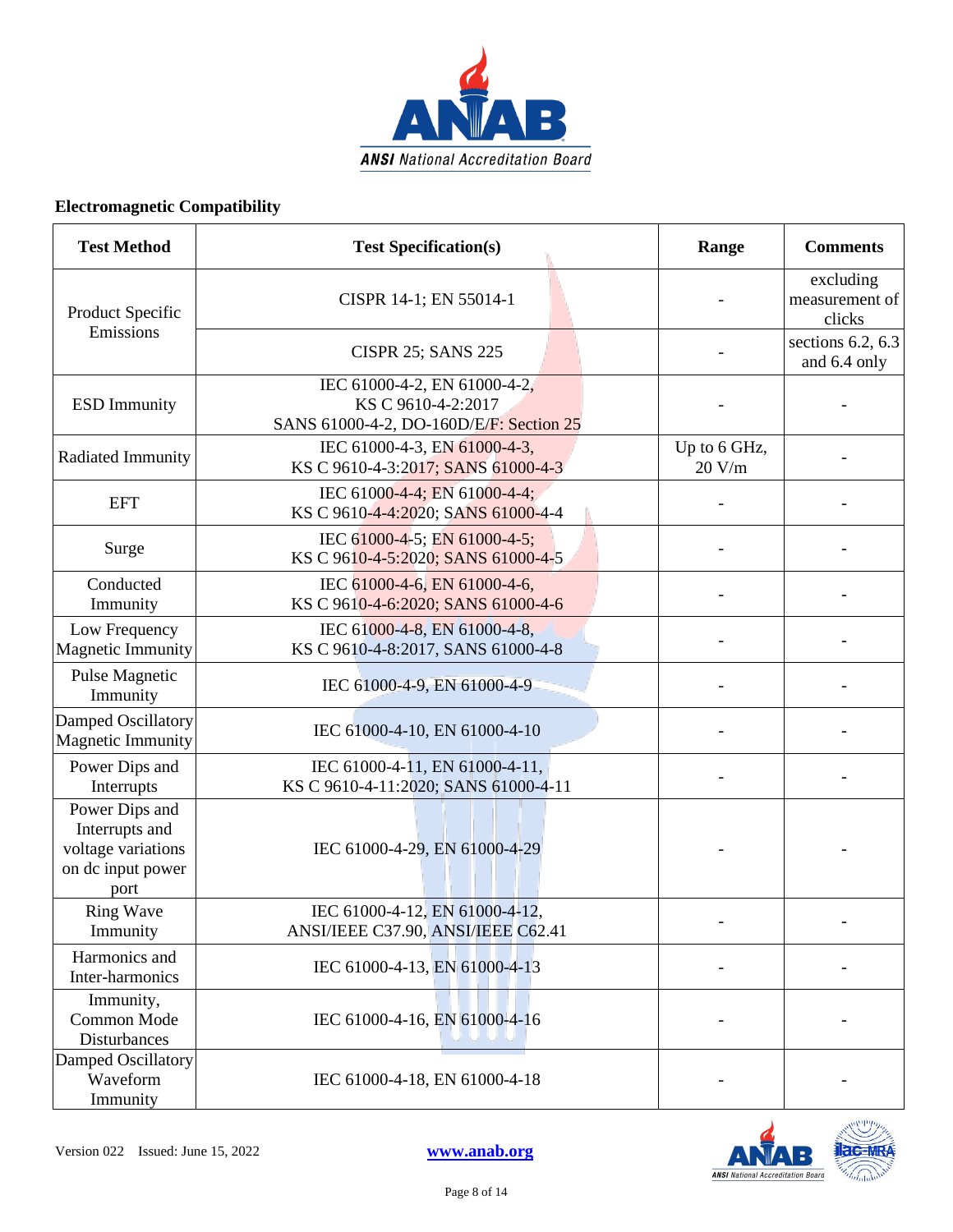

| <b>Test Method</b>                                                                                         | <b>Test Specification(s)</b>                                                                                                                                                                                                                                                                                                                                                                                                                                        | Range | <b>Comments</b>                                             |
|------------------------------------------------------------------------------------------------------------|---------------------------------------------------------------------------------------------------------------------------------------------------------------------------------------------------------------------------------------------------------------------------------------------------------------------------------------------------------------------------------------------------------------------------------------------------------------------|-------|-------------------------------------------------------------|
| Product Specific<br>Immunity                                                                               | CISPR 24; EN55024; AS/NZS CISPR 24;<br>SANS 224; SANS 214-2<br>EN 61000-6-1; EN 61000-6-2; AS/NZS 4254.1;<br>CISPR 14-2, EN 55014-2, AS/NZS CISPR 14-2,<br>KS C 9814-2:2020, EN 61547, KS C 9547:2020<br>CISPR 20 and EN 55020; EN 55103-2; EN 50130-4;<br>CISPR 35 and EN 55035<br>Test Methods for Electromagnetic Compatibility (RRA<br>Announcement 2021-10)<br>KS C 9835:2019, KN 24,<br>KS C 9610-6-1:2019, KS C 9610-6-2:2019<br>IEC 62236-3-2, KN 50, KN 51 |       |                                                             |
|                                                                                                            | KS C 9993:2019                                                                                                                                                                                                                                                                                                                                                                                                                                                      |       | Sections 16 to<br>19, 20.4, 20.5,<br>21.4, 21.5, 22 &<br>25 |
| Emissions and<br>Immunity<br><b>Standards</b>                                                              | IEC 60601-1-2; EN 60601-1-2; IEC 61326-1;<br>EN 61326-1; IEC 50121; EN 50121; IEC 50155,<br>EN 50155; EN 300 386; ISO 7637-2; ISO 7637-3, IEC/EN 61850-<br>3, IEC 62236-4, KS C IEC 60601-1-2:2012<br>AREMA C&S Manual, Section 11, Part 11.5.2                                                                                                                                                                                                                     |       | Combined<br>Generic /<br>Product Specific                   |
| SAR (Specific<br><b>Absorption Rate)</b><br><b>RF Exposure MPE</b><br>(Maximum<br>Permissible<br>Exposure) | OET Bulletin 65, IEEE STD 1528(2013),<br>IEEE STD 1528a, IEEE STD C95.1;<br>IEEE STD C95.3; ANSI C63.19(2011)<br>IEC/EN 62209-1528:2020, IEC 62479, EN 62479,<br>EN 62233, IEC 50360, EN 50360, IEC 50361,<br>EN 50361, IEC 50364, EN 50364, IEC 50371,<br>EN 50371, H46-2/99-273 <sup>E</sup> ,<br>Heath Canada Safety Code 6<br>KDB Publications 865664 D01 v01r04, 865664 D01 v01r02,<br>447498 D01 v06, 447498 D02 v02r01, 447498 D03 v01                       |       | RF Safety and<br><b>EMF</b>                                 |
| <b>EMF</b> Lighting<br>Equipment                                                                           | IEC 62493, EN 62493                                                                                                                                                                                                                                                                                                                                                                                                                                                 |       |                                                             |
| <b>EMF</b> Household<br>Appliances                                                                         | IEC 62232, EN 62232                                                                                                                                                                                                                                                                                                                                                                                                                                                 |       |                                                             |
| Conducted<br>Emissions                                                                                     | MIL-STD-461E, F: Methods CE101, CE102, CE106;<br>MIL-STD-462D: Methods CE101, CE102, CE106;<br>MIL-STD-462: Methods CE01, CE02, CE03, CE06                                                                                                                                                                                                                                                                                                                          |       | Military EMC                                                |
| <b>Radiated Emissions</b>                                                                                  | MIL-STD-461E, F:Methods RE101, RE102 and RE103;<br>MIL-STD-462D:Methods RE101, RE102 and RE 103;<br>MIL-STD-462: Methods RE01, RE02 and RE03                                                                                                                                                                                                                                                                                                                        |       |                                                             |

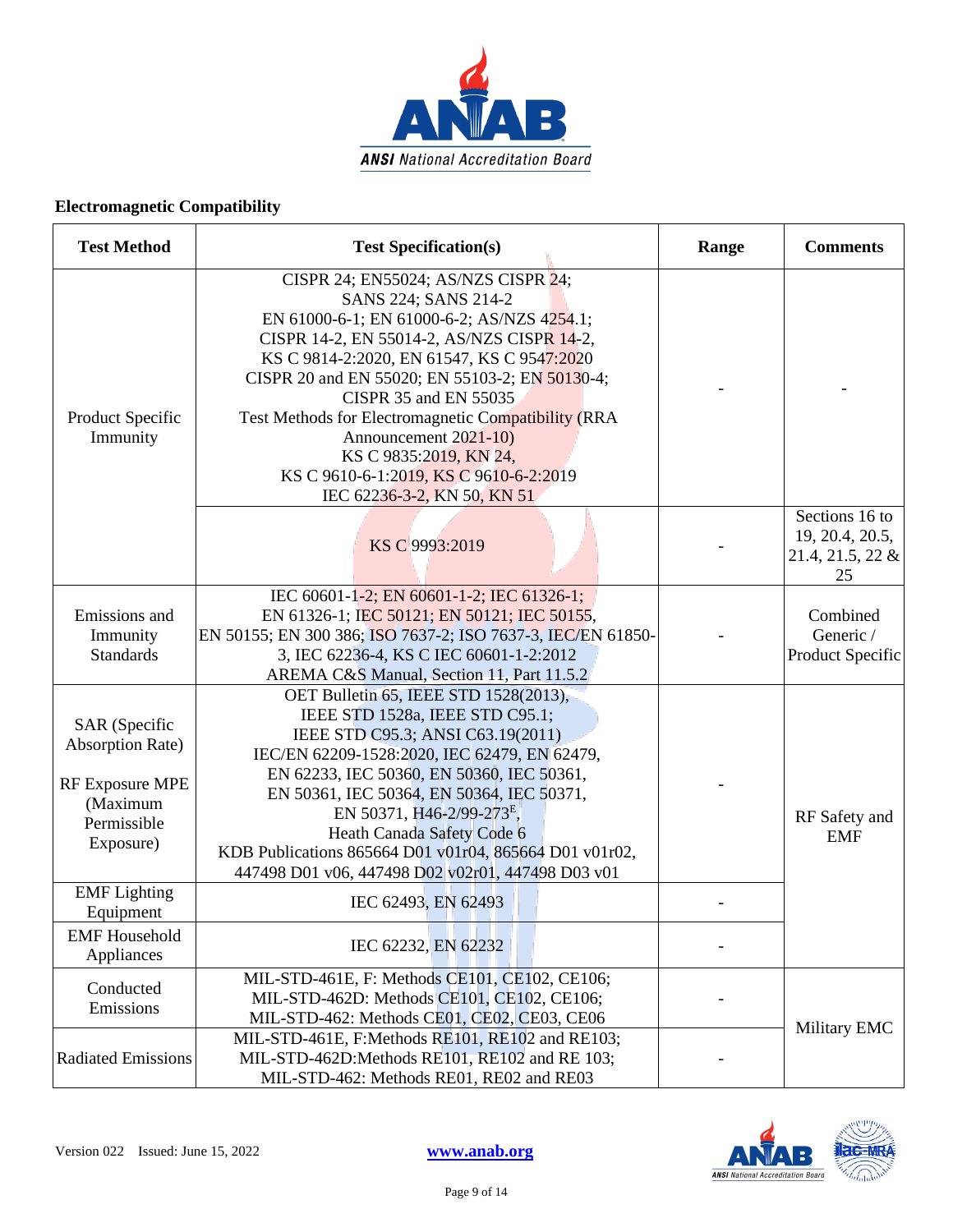

| <b>Test Method</b>                                            | <b>Test Specification(s)</b>                                                                                                                                                                                                      | Range | <b>Comments</b>     |
|---------------------------------------------------------------|-----------------------------------------------------------------------------------------------------------------------------------------------------------------------------------------------------------------------------------|-------|---------------------|
| Conducted<br>Susceptibility                                   | MIL-STD-461E, F: Methods CS101, CS 103;<br>CS 104; CS 105, CS109, CS114, CS115, CS116;<br>MIL-STD-462D: Methods CS101, CS103, CS114, CS115,<br>CS116;<br>MIL-STD-462: Methods, CS01, CS02, CS03, CS04, CS05, CS06,<br><b>CS08</b> |       | Military EMC        |
| Radiated<br>Susceptibility                                    | MIL-STD-461E, F: Methods RS101, RS103;<br>MIL-STD-461/462D: Methods RS101, RS103                                                                                                                                                  |       |                     |
| Power Input                                                   | RTCA DO-160 E, F, G: Section 16                                                                                                                                                                                                   |       |                     |
| <b>Voltage Spikes</b>                                         | RTCA DO-160 E, F, G: Section 17                                                                                                                                                                                                   |       |                     |
| <b>Audio Frequency</b><br>Conducted<br>Susceptibility         | RTCA DO-160 E, F, G: Section 18                                                                                                                                                                                                   |       |                     |
| <b>Induced Signal</b><br>Susceptibility                       | RTCA DO-160 E, F, G: Section 19                                                                                                                                                                                                   |       |                     |
| Conducted<br>Susceptibility and<br>Radiated<br>Susceptibility | RTCA DO-160 E, F, G:<br>Section 20.4 Section 20.5                                                                                                                                                                                 |       | <b>Aviation EMC</b> |
| Conducted and<br>Radiated<br>Emissions                        | RTCA DO-160 E, F, G:<br>Sections 21.4 & 21.5                                                                                                                                                                                      |       |                     |
| <b>Lighting Induced</b><br>Transient<br>Susceptibility        | RTCA DO-160 E, F, G: Section 22                                                                                                                                                                                                   |       |                     |
| <b>ESD</b>                                                    | RTCA DO-160 E, F, G: Section 25                                                                                                                                                                                                   |       |                     |
| <b>Bulk Current</b><br>Injection                              | ISO 11452-4                                                                                                                                                                                                                       |       |                     |
| Radiated Immunity                                             | ISO 11452-2                                                                                                                                                                                                                       |       | Automotive          |
| <b>Transient Immunity</b>                                     | ISO 7637-2                                                                                                                                                                                                                        |       | <b>EMC</b>          |
| Electrostatic<br>Discharge                                    | ISO 10605                                                                                                                                                                                                                         |       |                     |

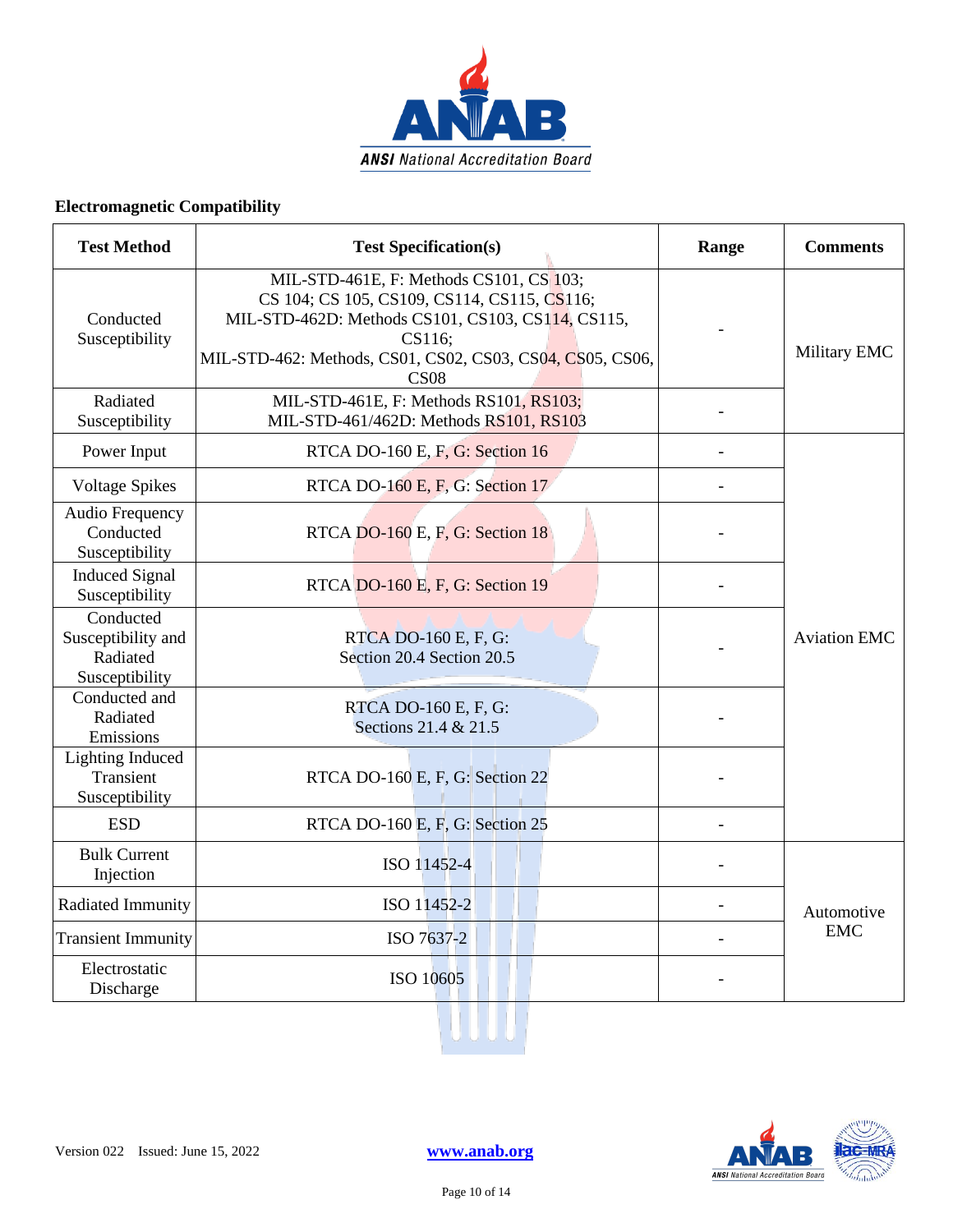

#### **Radio**

| <b>Test Method</b>                                                                                                                                                                                                                                                                                                                                                                                                                                                                                                                                                                | <b>Test Specification(s)</b>                                                                                                                                                                                                                                                                                                                                                                                                                                                                                                                                              | Range | <b>Comments</b>                                                                                          |
|-----------------------------------------------------------------------------------------------------------------------------------------------------------------------------------------------------------------------------------------------------------------------------------------------------------------------------------------------------------------------------------------------------------------------------------------------------------------------------------------------------------------------------------------------------------------------------------|---------------------------------------------------------------------------------------------------------------------------------------------------------------------------------------------------------------------------------------------------------------------------------------------------------------------------------------------------------------------------------------------------------------------------------------------------------------------------------------------------------------------------------------------------------------------------|-------|----------------------------------------------------------------------------------------------------------|
| Output Power, Power Spectral<br>Density, Conducted Spurious<br>Emissions, Radiated Spurious<br>Emissions, Occupied Bandwidth, Duty<br>Cycle, Frequency Stability,<br>ERP/EIRP, Audio Frequency<br>Response, Modulation Limiting,<br>Transient Frequency Behavior,<br>Intermodulation, Dwell time,<br>Minimum Frequency Occupation &<br>Hopping Sequence, SAR - RF RF<br>Exposure, MPE – RF RF Exposure                                                                                                                                                                            | USA:<br>TIA-603-E [1] or TIA-102.CAAA-E-2016<br>$[1]$ using<br>47 CFR Parts 2, 20, 22(cellular and non-<br>cellular), 24, 25, 27, 73, 74, 80, 87, 90, 95,<br>96, 97 and 101, ANSI C63.17(2013);<br>ANSI 63.26(2015), KDB Publications<br>789033 D02 v01r03, 971168 D01 v02r02,<br>971168 D02 v01, 971168 D03 v01,<br>935210 D02 v03r02(April 08, 2016),<br>935210 D03 v04(February 12, 2016),<br>935210 D04 v02(February 12, 2016),<br>935210 D05 v01r01 (February 12, 2016)                                                                                              |       | <b>Radio Transmitters</b><br>and Receiver                                                                |
| Telecommunications                                                                                                                                                                                                                                                                                                                                                                                                                                                                                                                                                                | FCC/ACTA Part 68 - Analog & Digital<br>ISED CS-03, Part I, Part II and Part V<br>TIA/EIA TSB-31B, TIA/EIA TSB-31C<br>TIA/EIA-968-B                                                                                                                                                                                                                                                                                                                                                                                                                                        |       | <b>Analog PSTN</b><br>devices - physical<br>layer tests, Hearing<br>Aid Compatibility,<br>Volume control |
| Mexico                                                                                                                                                                                                                                                                                                                                                                                                                                                                                                                                                                            | NOM-084-SCT1-2002,<br>NOM-088/1-SCT1-2002,<br>NOM-088/2-SCT1-2002,<br>NOM-208-SCFI-2016; IFT-008-2015                                                                                                                                                                                                                                                                                                                                                                                                                                                                     |       |                                                                                                          |
| Output Power, Power Spectral<br>Density, Conducted Spurious<br>Emissions, Radiated Spurious<br>Emissions, Occupied Bandwidth, Duty<br>Cycle, Frequency Error, Modulation<br>range, ERP/EIRP, Dwell time,<br>Minimum Frequency Occupation &<br>Hopping Sequence, Adjacent channel<br>power, Internodulation attenuation,<br>Transmitter attack time, Transmitter<br>release time, Rx maximum usable<br>senisitivity, Rx average sensitivity, Rx<br>co-channel rejection, Rx spurious<br>response rejection, Rx Intermodulation<br>response rejection, Blocking/<br>Desensitization | Europe<br>ETSI EN 300 086; ETSI EN 300 220;<br>ETSI EN 300 328; ETSI EN 300 330;<br>ETSI EN 300 386; ETSI EN 300 440;<br>ETSI EN 301 489-1; ETSI EN 301 489-3;<br>ETSI EN 301 489-4; ETSI EN 301 489-5;<br>ETSI EN 301 489-7; ETSI EN 301 489-8;<br>ETSI EN 301 489-17;<br>ETSI EN 301-489-24<br>ETSI EN 300 826; ETSI EN 301 113;<br>ETSI EN 301 459; ETSI EN 301 441;<br>ETSI EN 301 893; ETSI EN 301 721<br>ETSI EN 302 065; ETSI EN 302 502;<br>ETSI EN 302 372,<br>KS X 3124:2020, KS X 3125:2020,<br>KS X 3127:2014, KN 301 489-7,<br>KS X 3126:2020, KN 301 489-24 |       |                                                                                                          |

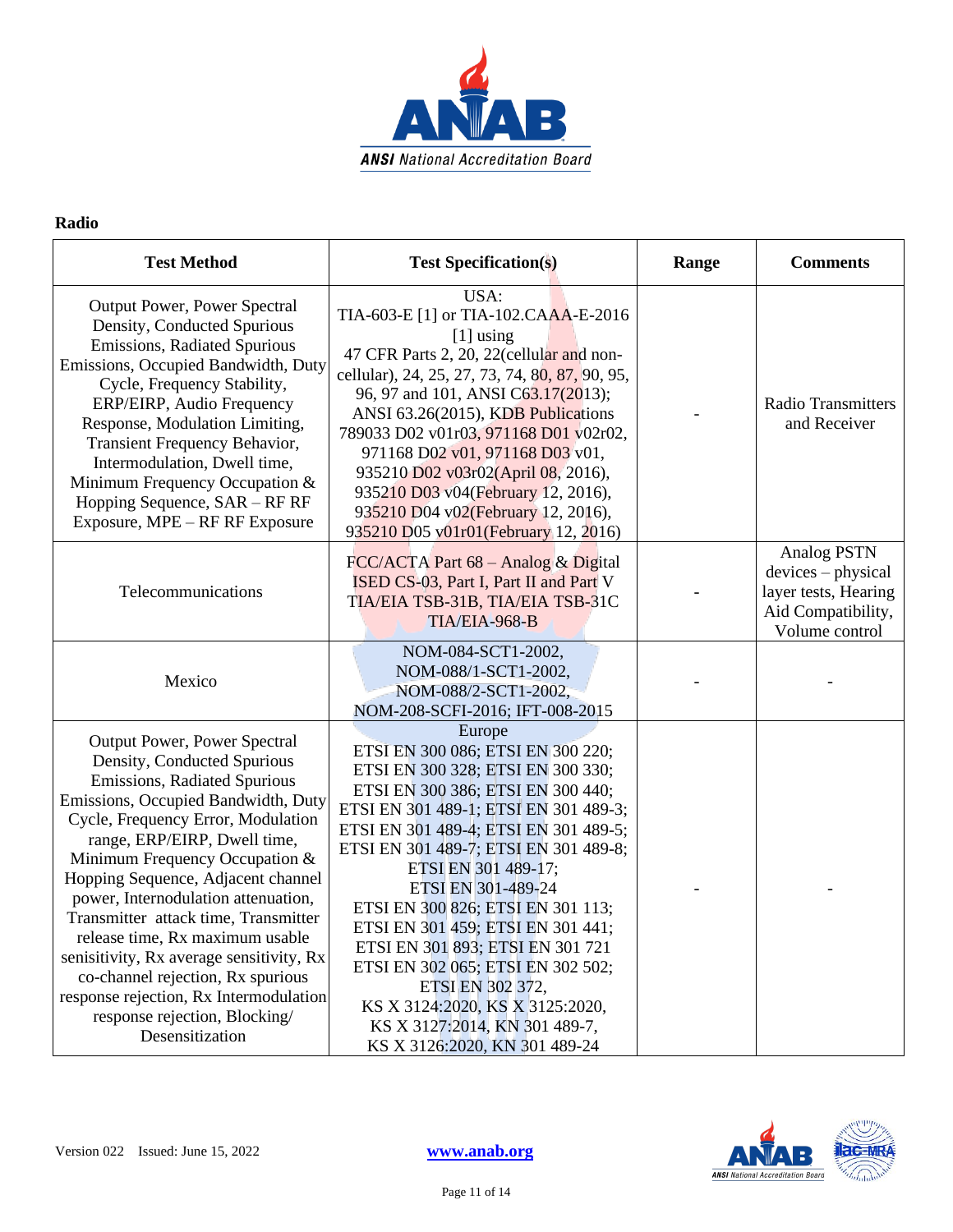

#### **Product Safety**

| <b>Specific Tests and/or</b><br><b>Properties Measured</b>                                                                                                                                                                                                                                                                                                                                                                                                                                                                                                                                                                                                                                      | Specification, Standard, Method, or Items, Materials or<br><b>Test Technique</b>                                                                                                                                                                           | <b>Product Tested</b> | <b>Key Equipment or</b><br><b>Technology</b>                                                                                                                                  |
|-------------------------------------------------------------------------------------------------------------------------------------------------------------------------------------------------------------------------------------------------------------------------------------------------------------------------------------------------------------------------------------------------------------------------------------------------------------------------------------------------------------------------------------------------------------------------------------------------------------------------------------------------------------------------------------------------|------------------------------------------------------------------------------------------------------------------------------------------------------------------------------------------------------------------------------------------------------------|-----------------------|-------------------------------------------------------------------------------------------------------------------------------------------------------------------------------|
|                                                                                                                                                                                                                                                                                                                                                                                                                                                                                                                                                                                                                                                                                                 |                                                                                                                                                                                                                                                            |                       |                                                                                                                                                                               |
| Power Input, Touch Current/leakage<br>current, creepage and clearances,<br>Dielectric Withstand, Ground Continuity,<br>Durability of Marking, Determination of<br>applied and accessible parts, Working<br>Voltage, Capacitance discharge,<br>Insulation requirements, Humidity,<br>Stability test, Handles, wall mounted<br>equipment, Steady Forces, Impact, Drop,<br>Stress Relief, Sharp Edges, Limited-<br>energy circuit, Limited Power Source,<br>Heating tests, Ball pressure test, Faults<br>and Abnormal conditions, Connection to<br>telecommunications networks and/or<br>cable distribution systems                                                                                | IEC 60950-1 (2005);<br>IEC 60950-1:2005+A1:2009;<br>EN 60950-1 (2006);<br>EN 60950-1:2006 + A11:2009;<br>EN 60950-1:2006 + A1:2010;<br>EN 60950-1:2006 + A2:2013;<br>CAN/CSA-C22.2 NO. 60950-1-07<br>(R2012)<br>CAN/CSA-C22.2 NO. 60950-1B-07 -<br>A2:2014 |                       | All tests except<br>sections 2.10.8 to<br>2.10.12, 3.2.5.1,<br>4.2.8, 4.3.6, 4.3.12,<br>4.3.13.3, 4.3.13.4,<br>4.3.13.5, 4.6.2,<br>4.6.5, 4.7.3.6,<br>Annexes AA, A3<br>and H |
| Single faults, Mains Supply power input<br>and current, Durability of Marking,<br>Determination of applied and accessible<br>parts, Limit Values for accessible parts,<br>Ground Continuity, Terminals, Creepage<br>and clearances, Touch Current/leakage<br>current, Dielectric Withstand, Impulse<br>voltage withstand, Capacitance<br>discharge, Humidity, Stability tests,<br>Handles and grips, Wall mounting,<br>Steady Forces, Impact, Drop, Limited-<br>energy circuits, Stress Relief, Sharp<br>Edges, Moving Parts, Protection against<br>excessive temperatures and other<br>hazards, Ball pressure test, Mains supply<br>transformers -overheating, Short-circuit,<br>Overload test | IEC 61010-1:2010+A1:2016,<br>EN 61010-1:2010, +A1:2019;<br>UL 61010-1 (Ed. 3.1)<br>CAN/CSA C22.2 NO. 61010-1-12,<br>$+A1:2018$                                                                                                                             |                       | All tests except<br>sections 6.7.1.2,<br>11.6, 11.7, 12.2.1,<br>12.3, 12.4, 12.5.2,<br>12.6 and 13.3                                                                          |

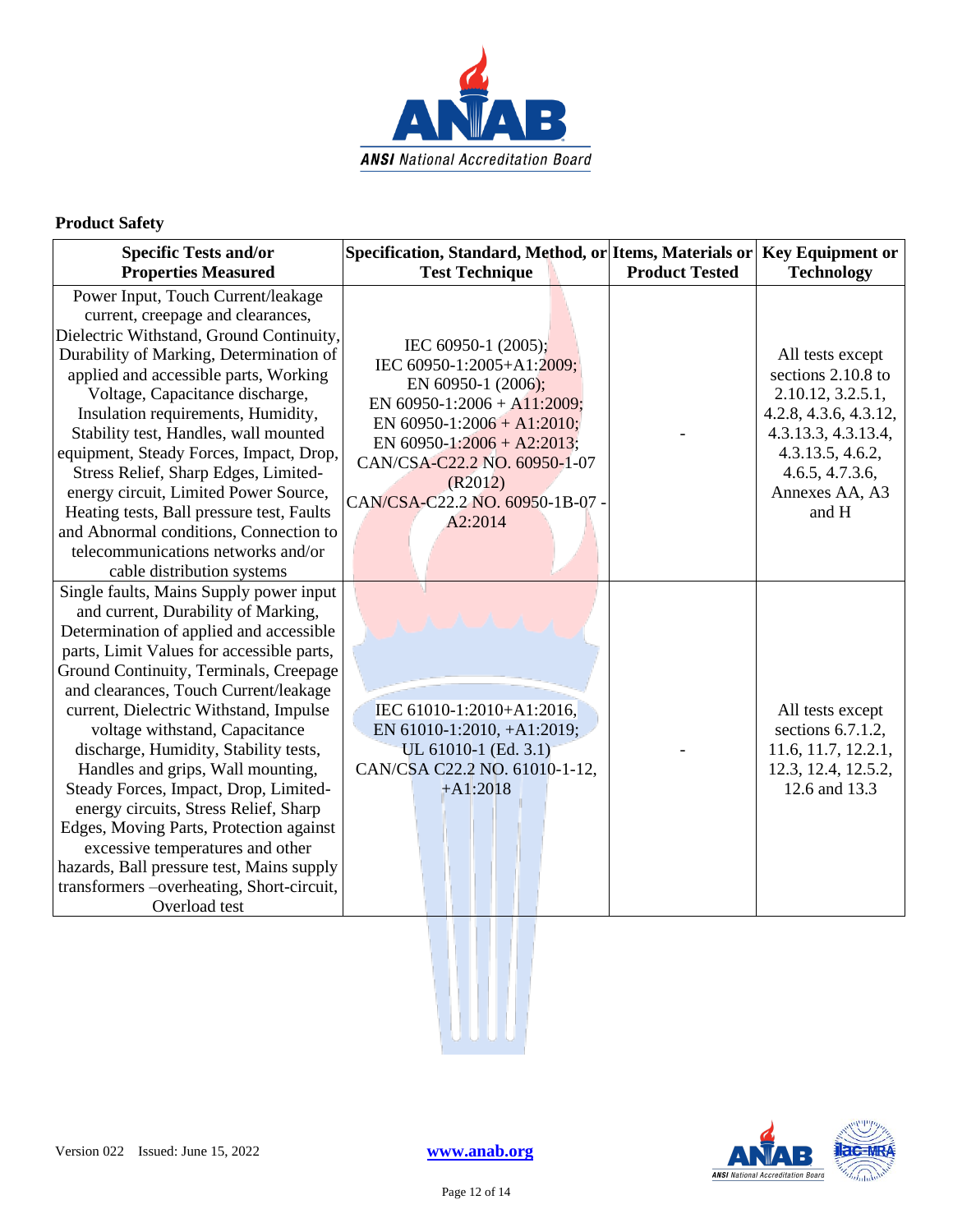

#### **Product Safety**

| <b>Specific Tests and/or</b>                                                                                                                                                                                                                                                                                                                                                                                                                                                                                                                                                                       | Specification, Standard, Method, or Items, Materials or                                                     |                       | <b>Key Equipment or</b>                                                                                                                                                                                                         |
|----------------------------------------------------------------------------------------------------------------------------------------------------------------------------------------------------------------------------------------------------------------------------------------------------------------------------------------------------------------------------------------------------------------------------------------------------------------------------------------------------------------------------------------------------------------------------------------------------|-------------------------------------------------------------------------------------------------------------|-----------------------|---------------------------------------------------------------------------------------------------------------------------------------------------------------------------------------------------------------------------------|
| <b>Properties Measured</b>                                                                                                                                                                                                                                                                                                                                                                                                                                                                                                                                                                         | <b>Test Technique</b>                                                                                       | <b>Product Tested</b> | <b>Technology</b>                                                                                                                                                                                                               |
| Single faults, Input, Touch<br>Current/leakage current, Patient touch<br>current, Dielectric Withstand, Ground<br>Continuity, Faults, Durability of<br>Marking, Legibility of markings,<br>Determination of applied and accessible<br>parts, Working Voltage, creepage and<br>clearances, Capacitance discharge,<br>Insulation requirements, Terminals,<br>Humidity, Instability tests, Steady<br>Forces, Impact, Drop, Stress Relief,<br>Sharp Edges, Limited-energy circuit,<br>Protection against excessive<br>temperatures and other hazards, Ball<br>pressure test, Mains supply transformers | IEC 60601-1:2005; EN 60601-1:2006;<br>EN 60601-<br>$1:2006/A1:2013+A12:2014;$<br>EN 60601-1:2006, +A2:2021  |                       | All test except 9.6.2<br>to 9.7.8, 9.8.3, 10.1<br>to 10.7, 11.2.2 to<br>11.2.3 and Annex G                                                                                                                                      |
| -overheating, Short-circuit, Overload test<br>Fault conditions, Earth leakage, touch<br>currents, Components, Construction,<br>Markings, Earthing, Enclosures,<br>Mechanical considerations concerning<br>safety devices, Wiring, Insulation,<br>Voltages at the RF output connection,<br>High temperatures, Fire                                                                                                                                                                                                                                                                                  | $EN60215:1989 + A1:1992; +A2:1994$                                                                          |                       | All tests<br>except for clauses<br>21 to 24                                                                                                                                                                                     |
| Input, Touch and leakage current,<br>Dielectric Withstand, Ground Continuity,<br>Fault conditions, Durability of Marking,<br>Determination of applied and accessible<br>parts, Working Voltage, Capacitance<br>discharge, Insulation requirements,<br>creepage and clearances, Terminals,<br>Humidity, Instability tests, Steady<br>Forces, Impact, Drop, moving parts,<br>Stress Relief, Sharp Edges, Limited-<br>energy circuit, Protection against<br>excessive temperatures and other<br>hazards, Ball pressure test, Mains supply<br>transformer tests, Battery Tests                         | IEC/EN 62368-1 (2014);<br>UL 62368-1 (2014);<br>CAN/CSA-C22.2 NO. 62368-1-14;<br>EN 62368-1:2020, +A11:2020 |                       | All tests except<br>sections 5.4.1.10<br>(Vicat test),<br>5.4.4.6.5, 5.4.1.5.3,<br>10, Annex G.7,<br>Annex G.9, Annex<br>G.13.6.2, Annex<br>G.15, Annex J,<br>Annex M.8.2,<br>Annex P.4, Annex<br>S.2, S.3, S.5, and<br>Annex U |